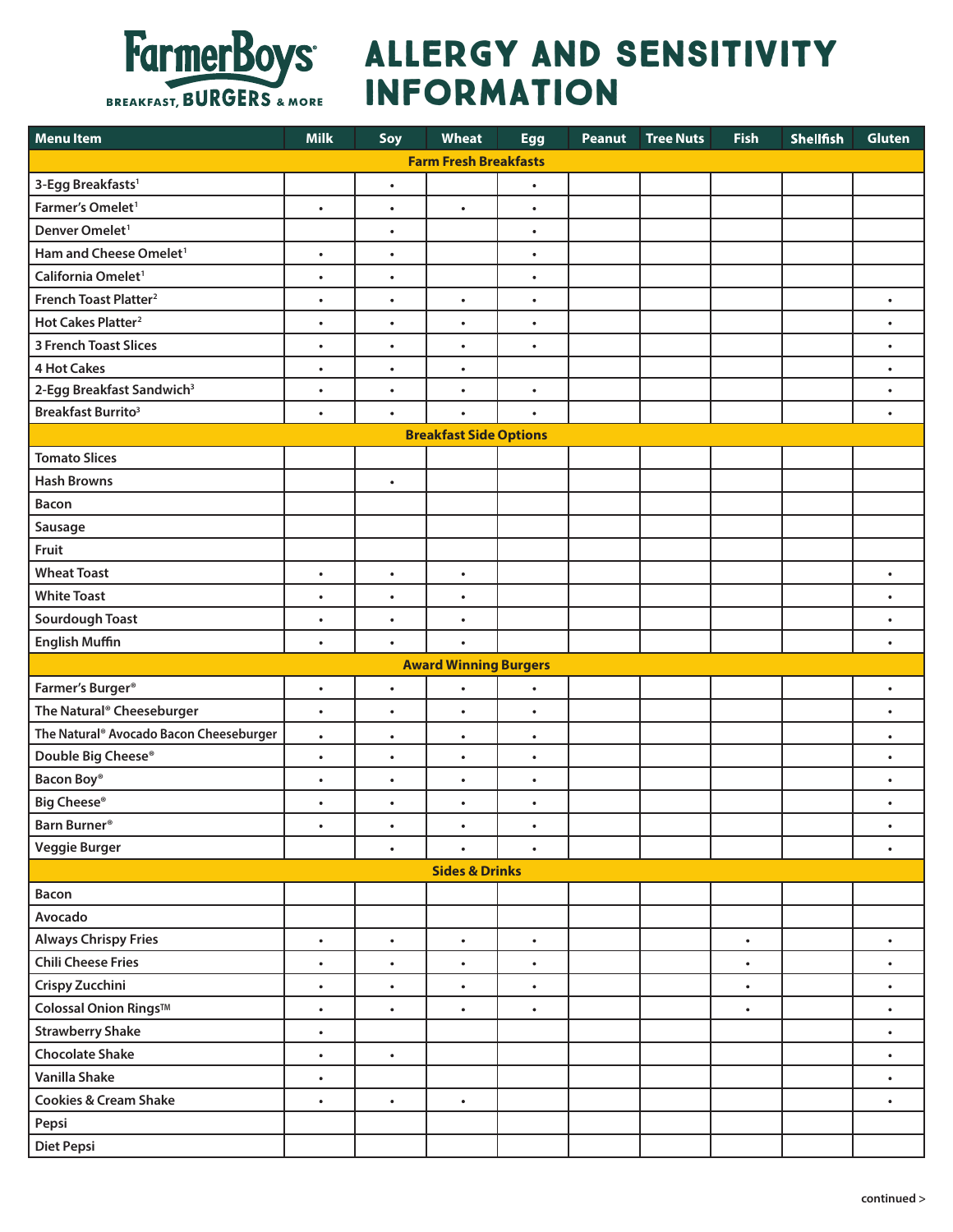| <b>Menultem</b>                       | <b>Milk</b> | Soy       | <b>Wheat</b>      | <b>Egg</b> | Peanut | <b>Tree Nuts</b> | <b>Fish</b> | <b>Shellfish</b> | <b>Gluten</b> |  |
|---------------------------------------|-------------|-----------|-------------------|------------|--------|------------------|-------------|------------------|---------------|--|
| <b>Sides &amp; Drinks (continued)</b> |             |           |                   |            |        |                  |             |                  |               |  |
| <b>Sierra Mist</b>                    |             |           |                   |            |        |                  |             |                  |               |  |
| <b>Mountain Dew</b>                   |             |           |                   |            |        |                  |             |                  |               |  |
| <b>Brisk Rasberry Iced Tea</b>        |             |           |                   |            |        |                  |             |                  |               |  |
| SoBe Life Water - Pomegranate         |             |           |                   |            |        |                  |             |                  |               |  |
| Pepsi Wild Cherry                     |             |           |                   |            |        |                  |             |                  |               |  |
| <b>Mug Root Beer</b>                  |             |           |                   |            |        |                  |             |                  |               |  |
| <b>Tropica Pink Lemonade</b>          |             |           |                   |            |        |                  |             |                  |               |  |
| Dr Pepper                             |             |           |                   |            |        |                  |             |                  |               |  |
| <b>Vanilla Cold Brew</b>              | $\bullet$   |           |                   |            |        |                  |             |                  |               |  |
| <b>Salads, Sandwiches &amp; More</b>  |             |           |                   |            |        |                  |             |                  |               |  |
| Farmer's Chopped Cobb Salad™          | $\bullet$   |           |                   | $\bullet$  |        |                  |             |                  |               |  |
| Farmer's Chopped Cobb Wrap™           | $\bullet$   | $\bullet$ | $\bullet$         | $\bullet$  |        |                  |             |                  | $\bullet$     |  |
| <b>BBQ Chicken Ranch Salad</b>        | $\bullet$   | $\bullet$ | $\bullet$         | $\bullet$  |        |                  | $\bullet$   |                  | $\bullet$     |  |
| <b>BBQ Chicken Ranch Wrap</b>         | $\bullet$   | ٠         | $\bullet$         | $\bullet$  |        |                  | $\bullet$   |                  | $\bullet$     |  |
| <b>Charbroiled Chicken Salad</b>      | $\bullet$   |           |                   | $\bullet$  |        |                  |             |                  |               |  |
| <b>Southwest Chicken Salad</b>        | $\bullet$   | $\bullet$ | $\bullet$         | ٠          |        |                  | $\bullet$   |                  | $\bullet$     |  |
| <b>Southwest Chicken Wrap</b>         | $\bullet$   | $\bullet$ | $\bullet$         | $\bullet$  |        |                  | $\bullet$   |                  | $\bullet$     |  |
| <b>Side Salad</b>                     |             |           |                   |            |        |                  |             |                  |               |  |
| 4 pc Fish Platter                     | $\bullet$   | $\bullet$ | $\bullet$         | $\bullet$  |        |                  | $\bullet$   |                  | $\bullet$     |  |
| 3 pc Fish & Fries                     | $\bullet$   | $\bullet$ | $\bullet$         | $\bullet$  |        |                  | $\bullet$   |                  | $\bullet$     |  |
| Farmer's Club Sandwich™               | $\bullet$   | $\bullet$ | $\bullet$         | $\bullet$  |        |                  |             |                  | $\bullet$     |  |
| <b>Bacon Turkey Melt</b>              | $\bullet$   | $\bullet$ | $\bullet$         | $\bullet$  |        |                  |             |                  | $\bullet$     |  |
| <b>Patty Melt</b>                     | $\bullet$   | $\bullet$ | $\bullet$         |            |        |                  |             |                  | $\bullet$     |  |
| <b>California BLT</b>                 |             | $\bullet$ | $\bullet$         | $\bullet$  |        |                  |             |                  | $\bullet$     |  |
| Sourdough Chicken Avocado             | $\bullet$   | $\bullet$ | $\bullet$         | $\bullet$  |        |                  |             |                  | $\bullet$     |  |
| 4 pc Chicken Strips                   | $\bullet$   | $\bullet$ | $\bullet$         | $\bullet$  |        |                  | $\bullet$   |                  | $\bullet$     |  |
| Pastrami Sandwich                     | $\bullet$   | $\bullet$ | $\bullet$         |            |        |                  |             |                  | $\bullet$     |  |
| <b>Charbroiled Chicken Club</b>       | $\bullet$   | $\bullet$ | $\bullet$         | $\bullet$  |        |                  |             |                  | $\bullet$     |  |
| <b>Charbroiled Chicken Sandwich</b>   |             | $\bullet$ | $\bullet$         | $\bullet$  |        |                  |             |                  | ٠             |  |
| <b>Fiery Fried Chicken Sandwich</b>   |             | $\bullet$ | $\bullet$         | $\bullet$  |        |                  |             |                  | $\bullet$     |  |
| <b>Classic Fried Chicken Sandwich</b> |             | $\bullet$ | $\bullet$         | $\bullet$  |        |                  |             |                  | $\bullet$     |  |
|                                       |             |           | <b>Kids Meals</b> |            |        |                  |             |                  |               |  |
| Cheeseburger <sup>4</sup>             | $\bullet$   | $\bullet$ | $\bullet$         | $\bullet$  |        |                  |             |                  | $\bullet$     |  |
| 2 pc Chicken Strips <sup>4</sup>      | $\bullet$   | $\bullet$ | $\bullet$         | $\bullet$  |        |                  | $\bullet$   |                  | $\bullet$     |  |
| <b>Condiments and Dressings</b>       |             |           |                   |            |        |                  |             |                  |               |  |
| Ranch                                 | $\bullet$   | $\bullet$ |                   | $\bullet$  |        |                  |             |                  |               |  |
| <b>Thousand Island</b>                |             | $\bullet$ |                   | $\bullet$  |        |                  |             |                  |               |  |
| Italian                               |             | $\bullet$ |                   |            |        |                  |             |                  |               |  |
| <b>Blue Cheese</b>                    | $\bullet$   | $\bullet$ |                   | $\bullet$  |        | $\bullet$        |             |                  | $\bullet$     |  |
| <b>Chili Ranch</b>                    | $\bullet$   | $\bullet$ |                   | $\bullet$  |        |                  |             |                  |               |  |
| <b>Tartar Sauce</b>                   |             | $\bullet$ |                   | $\bullet$  |        |                  |             |                  |               |  |
| <b>Honey Dijon Dressing</b>           |             | $\bullet$ |                   | $\bullet$  |        |                  |             |                  |               |  |
| <b>BBQ</b>                            |             |           |                   |            |        |                  |             |                  |               |  |
| <b>Mustard</b>                        |             |           |                   |            |        |                  |             |                  |               |  |
| Mayo                                  |             | $\bullet$ |                   | $\bullet$  |        |                  |             |                  |               |  |
| <b>Fiery Farmer's Sauce</b>           | $\bullet$   | $\bullet$ | $\bullet$         | $\bullet$  |        |                  | $\bullet$   |                  | $\bullet$     |  |